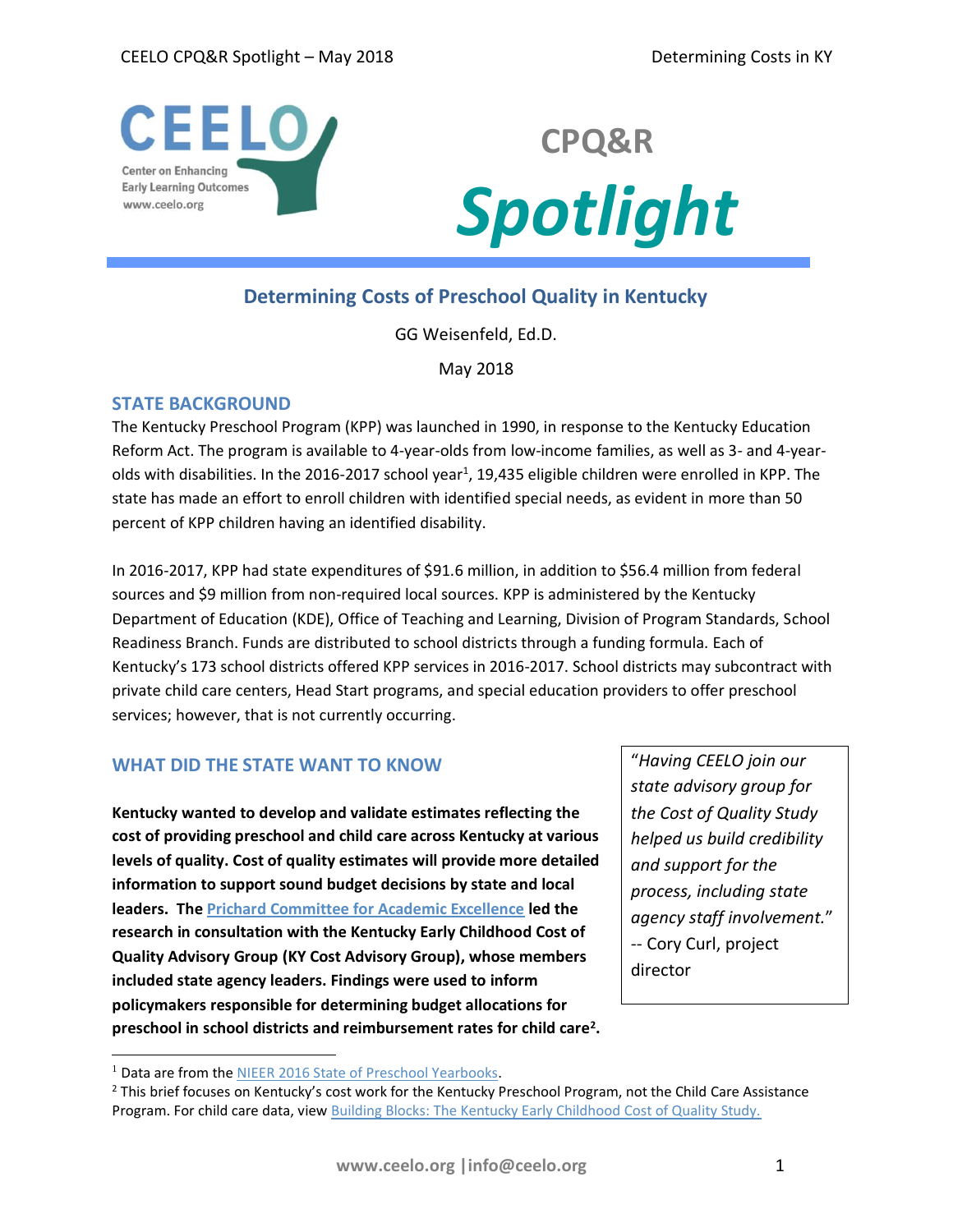# **APPROACH TO DATA COLLECTION**

**Data Collection Tools.** Two cost projection tools were used by the Prichard Committee research team. CEELO provided the team with the [Cost of Preschool Quality Tool](http://ceelo.org/cost-of-preschool-quality-tool/) (CPQ) and offered on-going technical assistance and consultation throughout the project. The CPQ was used to project costs based on implementing research-based quality standards while accounting for state and local administrative costs. The Prichard Committee team also received technical assistance from Louise Stoney and Libbie Poppick on the **Provider Cost of Quality Calculator** to determine the costs and varying levels of quality and reimbursement rates for child care.

**Identifying levels of quality.** One of the first tasks for the KY Cost Advisory Group was reviewing research and identifying goals that would support strengthening Kentucky's early childhood system. Two broad goals were identified as the foundation of the quality assumptions: increase quality of teacher-student interactions; and support specialized needs of children & their families. Within these broad goals, specific objectives were identified:

### **(1) Increase Quality of Teacher-Student Interactions**

- Lower group size and ratios of children to teachers
- Increase instructional assistant compensation to reflect credentials, training, and longevity
- Increase time for professional learning

### **(2) Support specialized needs of children & their families**

- Lower group size and ratios of children to adults
- Add specialists (e.g. physical therapists, occupational therapists, speech providers, nurses, interpreters, etc.)
- Add family support coordinators
- Assume full-day settings for children with severe/multiple disabilities in KPP

After identifying elements that comprise the broad goals, three levels of quality were established, see **Figure 1.** A "minimum" program meets but does not go beyond what state pre-K policy requires for KPP.

### Figure 1: Key Assumptions for Standards at Three Levels of Quality Preschool

#### **Key Assumptions**

|                                                    | Minimum   | Intermediate | Target    |
|----------------------------------------------------|-----------|--------------|-----------|
| Maximum class size                                 | 20        | 18           | 16        |
| Assistants per classroom                           | 1.5       |              | 2         |
| Lead teacher salary                                | \$52,618  | \$52,618     | \$52,618  |
| Instructional assistant salary                     | \$15,000  | \$16,500     | \$18,000  |
| Family coordinator                                 | None      | Part time    | Full time |
| Specialists (nurses, PT, OT, speech, interpreters) | $0.2$ FTE | $0.3$ FTE    | 0.4 FTE   |

**Additional Data Collection.** In order to collect district-specific data, the KY Cost Advisory Group visited six school districts.In addition, [preschool questionnaires](http://prichardcommittee.org/wp-content/uploads/Early-Childhood-Cost-of-Quality-Study-Preschool-Questionnaire.pdf) were sent to selected programs to collect additional information on:

- Personnel costs
- Degree obtainment of teachers and assistant teachers
- Curriculum and assessment costs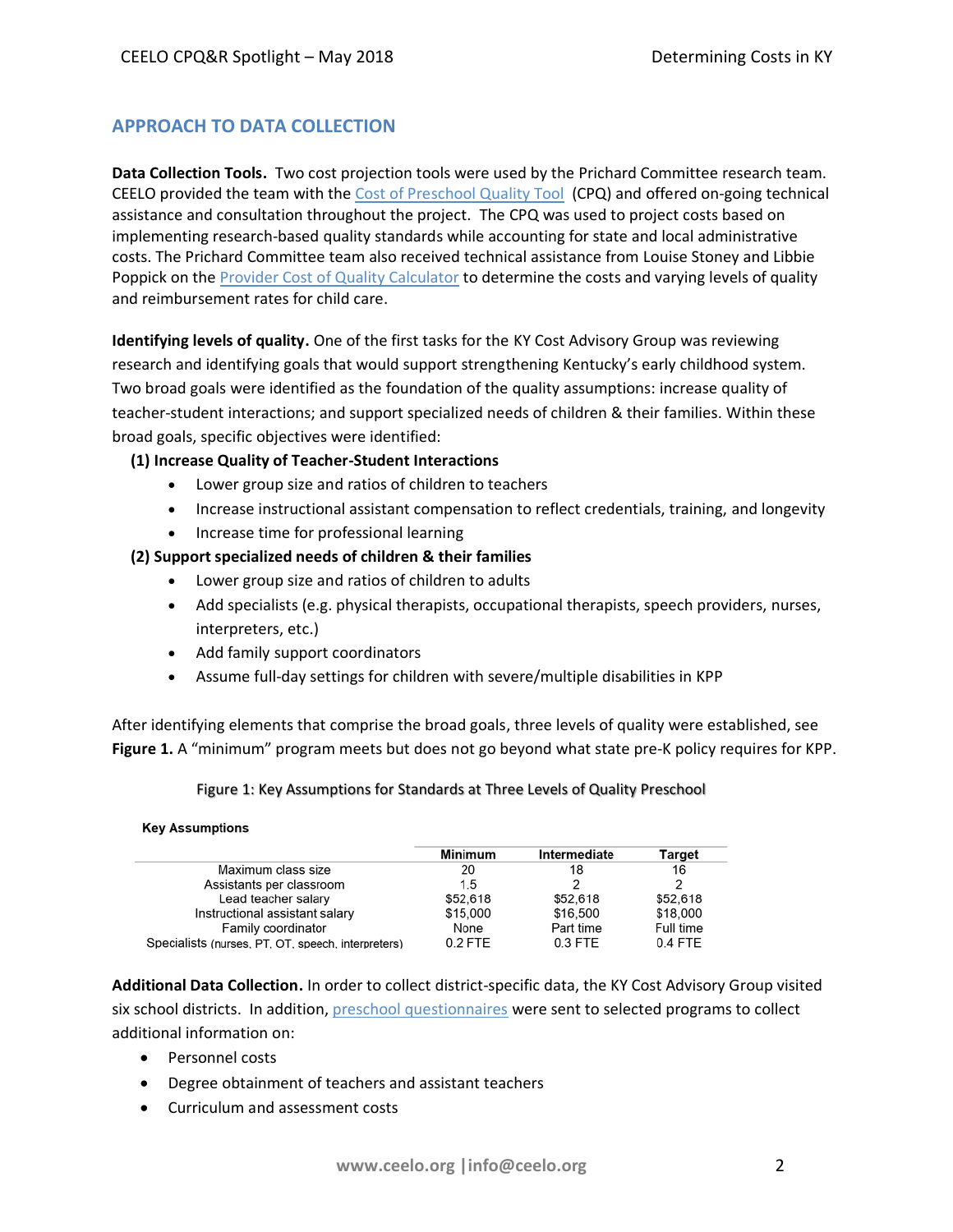- Support service costs
- Costs for serving children with disabilities and English Language Learners
- Transportation
- Additional cost drives for the programs

This data was used to customize the CPQ default assumptions which allowed the calculator output to provide a more precise cost projection.

# **COST FINDINGS**

The CPQ was used to estimate costs of KPP at three levels of quality (minimum, intermediate, target) for a half-day preschool program for most eligible children, and a full-day preschool program for children with severe or multiple disabilities. The estimates suggest that to fund even a *minimum* level of quality, the rates should be raised to **\$8,793** for children with severe or multiple disabilities and **\$4,961** for all other eligible children, see **Figure 5**. In the 2017-2018 school year, Kentucky funded school districts at a per-child rate of \$7,810 for children with severe or multiple disabilities and \$4,100 for other eligible children.



# **Figure 5. Per-Child Cost Estimates of KPP at Various Levels of Quality**

Source[: Building Blocks: The Kentucky Early Childhood Cost of Quality Study \(2017\)](http://prichardcommittee.org/cost-of-quality/)

## **NEXT STEPS**

As a result of the state collecting comprehensive data on the costs of implementing preschool programs, the KY Cost Advisory Group was able to understand the most significant cost drivers of the Kentucky Preschool Program and then determine the costs of expanding enrollment at minimal, intermediate, and target levels of quality. The models, available on the Prichard Committee for Academic Excellence [website,](http://prichardcommittee.org/cost-of-quality/) are designed to inform a wide variety of budget decisions by state and local leaders across the